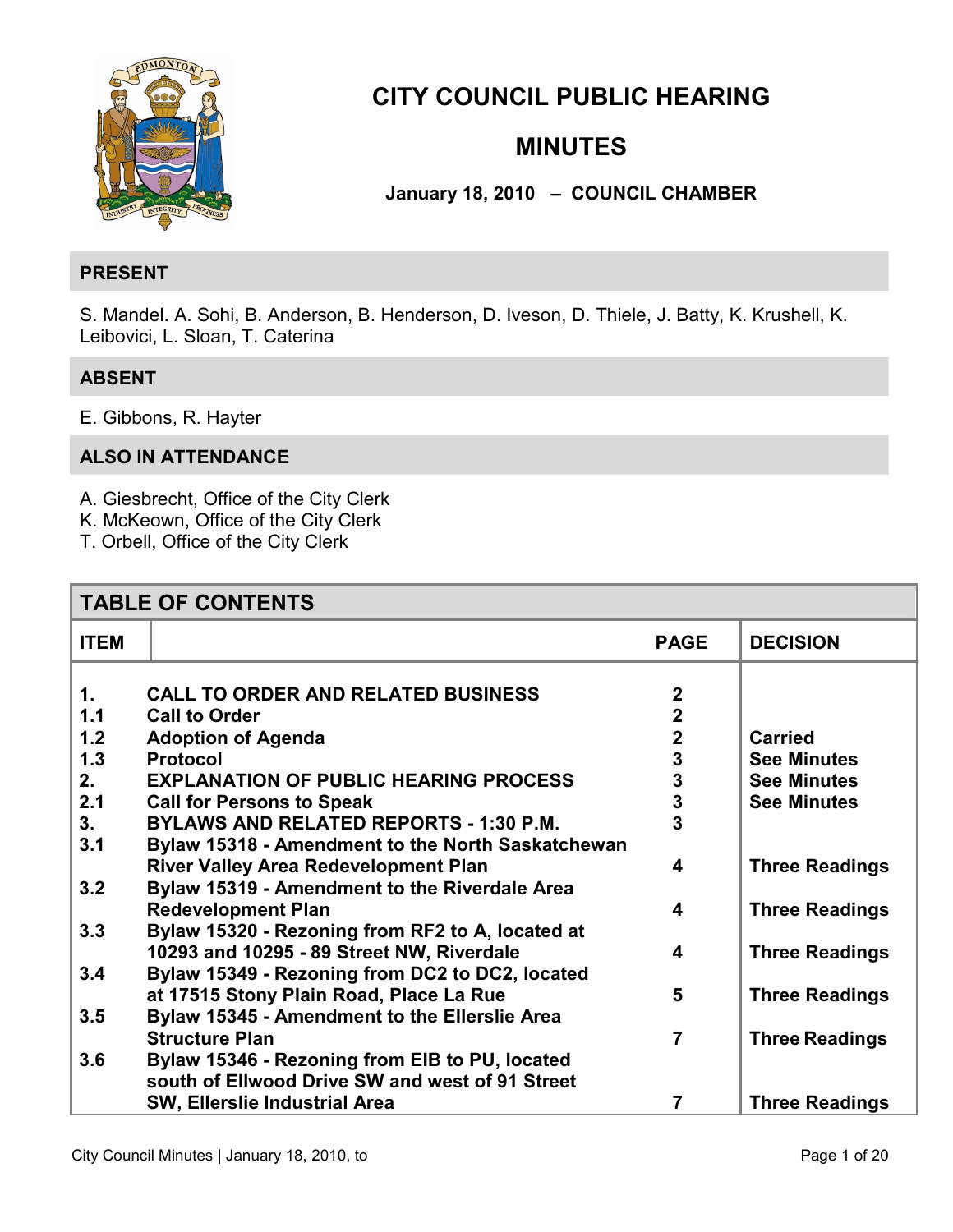<span id="page-1-0"></span>

| 3.7              | Bylaw 15368 - Rezoning from RF1 to RF4, located        |    |                       |
|------------------|--------------------------------------------------------|----|-----------------------|
|                  | at 9204 - 151 Street NW, Sherwood                      | 8  | <b>Three Readings</b> |
| 3.8              | Bylaw 15371 - Rezoning from AG to A, IB and PU,        |    |                       |
|                  | located at 2020 Calgary Trail SW, Heritage             |    |                       |
|                  | <b>Valley Area</b>                                     | 9  | <b>Three Readings</b> |
| 3.9              | Bylaw 15220 - Rezoning from AGU to US, located         |    |                       |
|                  | east of 88 Street SW and south of Summerside           |    |                       |
|                  | <b>Grande Boulevard, Summerside</b>                    | 11 | <b>Three Readings</b> |
| 4.               | <b>BYLAWS AND RELATED REPORTS - 2 P.M.</b>             | 12 |                       |
| 4.1              | Bylaw 15333 - Amendment to the Pilot Sound Area        |    |                       |
|                  | <b>Structure Plan</b>                                  | 12 | <b>Second Reading</b> |
| 4.2              | Bylaw 15334 - Amendment to the Hollick-Kenyon          |    |                       |
|                  | <b>Neighbourhood Structure Plan</b>                    | 12 | <b>Second Reading</b> |
| 4.3              | Bylaw 15335 - Rezoning from AG to PU, located at       |    |                       |
|                  | 5015 159 Avenue NW, Hollick-Kenyon                     | 13 | <b>Second Reading</b> |
| 4.4              | Bylaw 15336 - Closure of a portion of road             |    |                       |
|                  | right-of-way, east of the old 50 Street NW             |    |                       |
|                  | Alignment and south of 159 Avenue NW,                  |    |                       |
|                  | <b>Hollick-Kenyon</b>                                  | 13 | <b>Second Reading</b> |
| 4.5              | Bylaw 15328 - Amendment to the Alberta                 |    |                       |
|                  | Avenue/Eastwood Area Redevelopment Plan                | 13 | <b>Second Reading</b> |
| 4.6              | <b>Amendment to the Norwood Neighbourhood</b>          |    |                       |
|                  | <b>Improvement Plan</b>                                | 13 |                       |
| 4.7              | Bylaw 15329 - Amendment to the Parkdale Area           |    |                       |
|                  | <b>Redevelopment Plan</b>                              | 13 | <b>Second Reading</b> |
| 5.               | <b>BYLAWS AND RELATED REPORTS - 3:45 P.M.</b>          | 14 |                       |
| 5.1              | <b>Bylaw 15093 - Adoption of the Horsehills Energy</b> |    |                       |
|                  | and Technology Park Area Structure Plan                | 14 | <b>First Reading</b>  |
| 5.2              | Bylaw 15080 - A Bylaw to Amend Bylaw 14380 -           |    |                       |
|                  | Arterial Roads for Development to Include a New        |    |                       |
|                  | <b>Catchment Namely Horsehills Energy and</b>          |    |                       |
|                  | <b>Technology Park</b>                                 | 14 | <b>Second Reading</b> |
| 6.               | <b>NOTICES OF MOTION</b>                               | 18 |                       |
| $\overline{7}$ . | <b>ADJOURNMENT</b>                                     | 18 |                       |
|                  |                                                        |    |                       |

# **DECISION SUMMARY ITEM DECISION 1. CALL TO ORDER AND RELATED BUSINESS**  1.1 **Call to Order**

Mayor S. Mandel called the meeting to order at 1:32 p.m.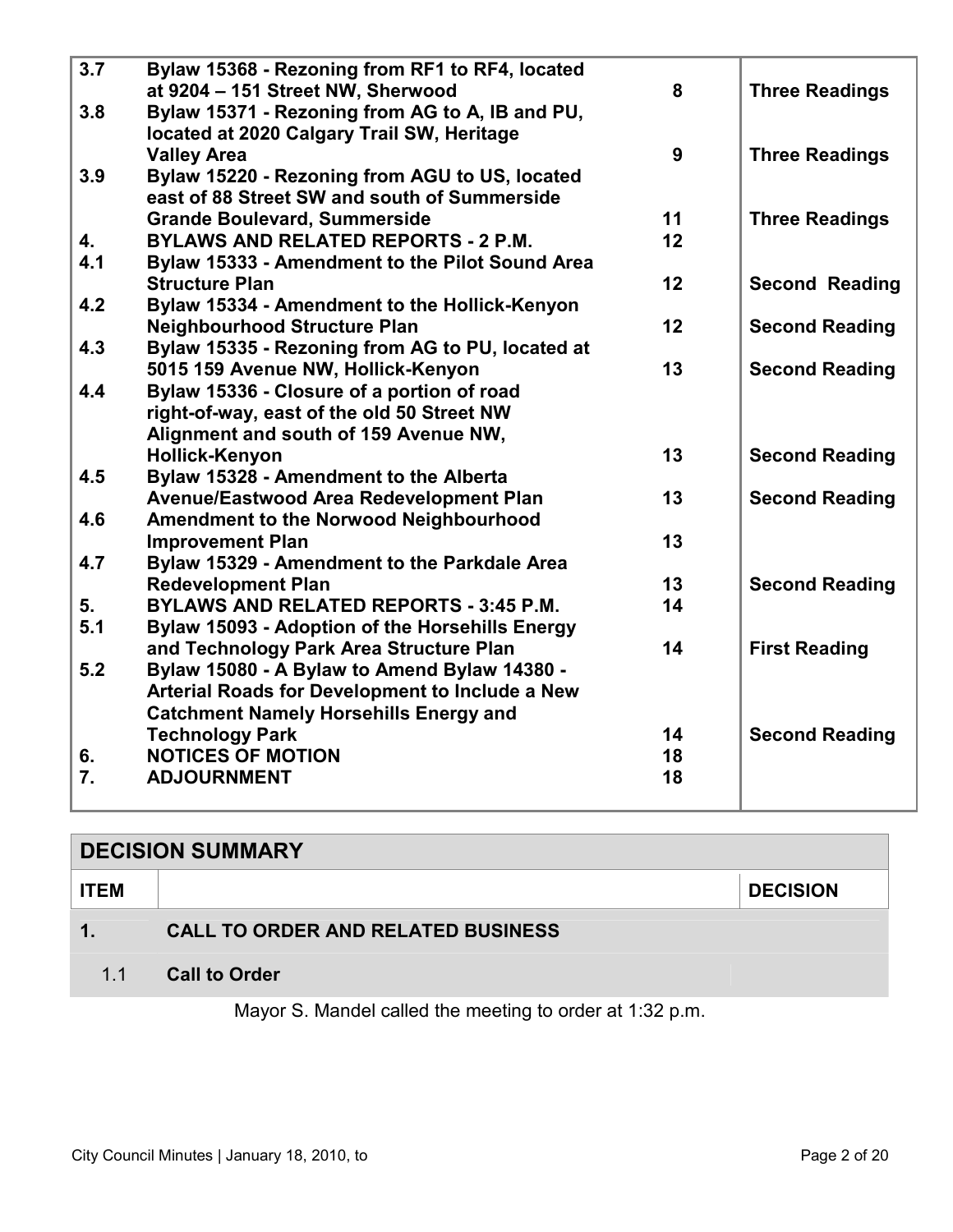### <span id="page-2-0"></span>**Moved J. Batty - K. Leibovici:**

That the January 18, 2010, City Council Public Hearing agenda be adopted.

### **In Favour: Carried**

S. Mandel, A. Sohi, B. Anderson, B. Henderson, D. Iveson,

J. Batty, K. Krushell, K. Leibovici, L. Sloan

### **Absent:**

D. Thiele, E. Gibbons, R. Hayter, T. Caterina

### 1.3 **Protocol**

### **Victoria School (S. Mandel**)

On behalf of City Council, Mayor S. Mandel welcomed students of Victoria School and their teacher, Ms. Kerr.

### **Victoria School (S. Mandel)**

On behalf of City Council, Mayor S. Mandel welcomed students of Victoria School and their teacher, Ms. Cryster.

### **2. EXPLANATION OF PUBLIC HEARING PROCESS**

See item 3., 4. and 5. Bylaws and Related Reports

### 2.1 **Call for Persons to Speak**

See items 3., 4. and 5. Bylaws and Related Reports.

### **3. BYLAWS AND RELATED REPORTS - 1:30 P.M.**

Mayor S. Mandel explained the public hearing process.

### **1:30 p.m.**

A. Giesbrecht, Office of the City Clerk, asked whether there were any persons present to speak to the following bylaws scheduled for the 1:30 p.m. time block.

Bylaws 15318, 15319 and 15320 In favour: K. Kwan, Edmonton Dragon Boat Racing Club; D. Edey; and W. Edey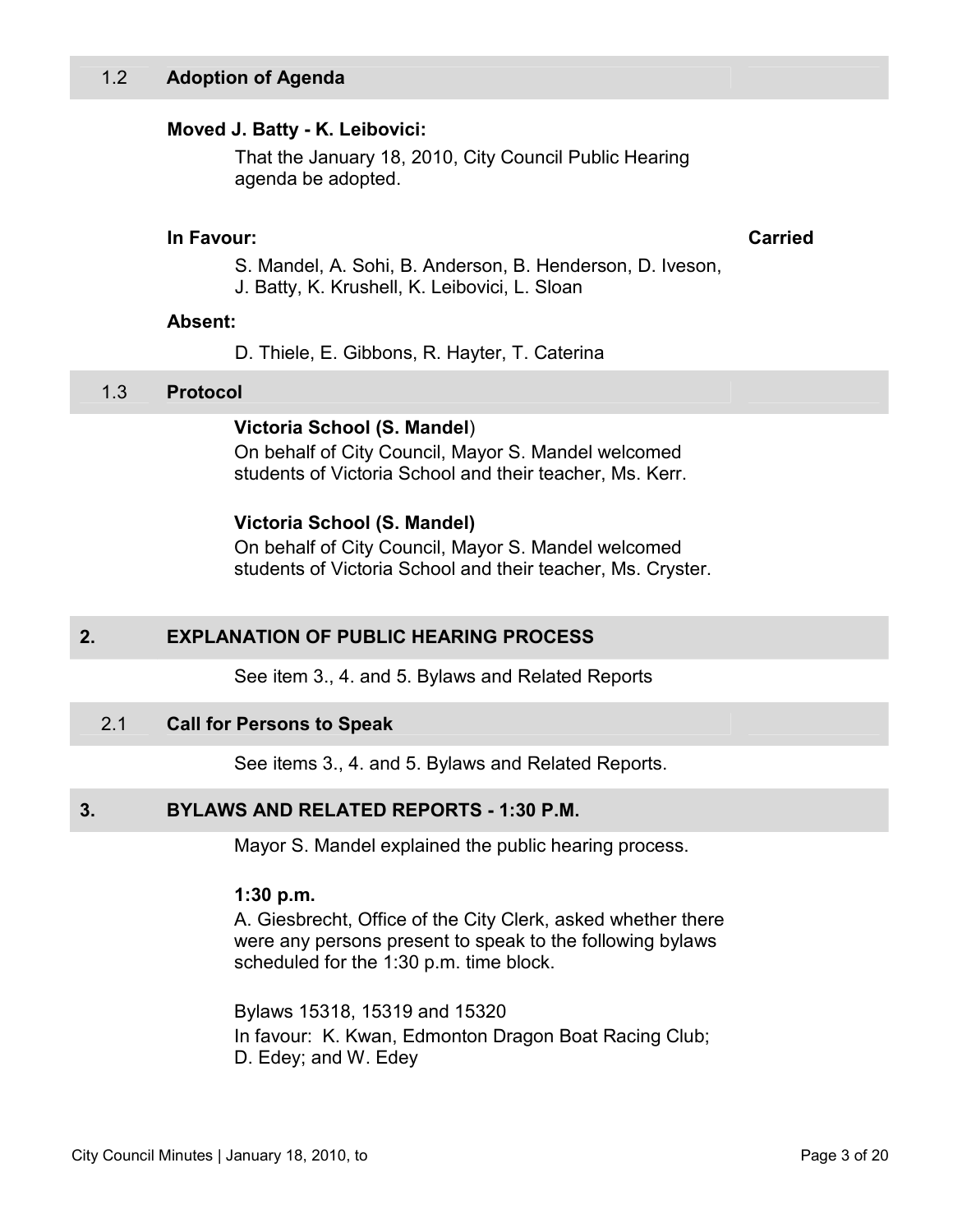<span id="page-3-0"></span>Bylaw 15349 In favour: G. Stamler, Qualico (to answer questions)

### Bylaws 15345 and 15346

In favour: C. Ward, Capital Construction Department (to answer questions); M. Fereday and C. Villecourt, Asset Management and Public Works Department (to answer questions); and Fire Chief, K. Block, and R. Fleetwood, Community Services Department (to answer questions)

Bylaw 15368 No one was in attendance to speak to Bylaw 15368.

Bylaw 15371 In favour: D. Johnson; and R. Bowie, Autovision Investments

Bylaw 15220 In favour: D. Tymchak, Asset Management and Public Works Department (to answer questions)

A. Giesbrecht, Office of the City Clerk; and T. Ford, Planning and Development Department, answered Council's questions.

- 3.1 **Bylaw 15318 Amendment to the North Saskatchewan River Valley Area Redevelopment Plan**  3.2 **Bylaw 15319 - Amendment to the Riverdale Area Redevelopment Plan**  3.3 **Bylaw 15320 - Rezoning from RF2 to A, located at 10293 and** 
	- **10295 89 Street NW, Riverdale**

Bylaws 15318, 15319 and 15320 were dealt with together.

### **Moved J. Batty - B. Henderson:**

That the Public Hearing on Bylaws 15318, 15319 and 15320 be closed.

### **In Favour: Carried**

S. Mandel, A. Sohi, B. Anderson, B. Henderson, D. Iveson, D. Thiele, J. Batty, K. Krushell, K. Leibovici, L. Sloan, T. Caterina

### **Absent:**

E. Gibbons, R. Hayter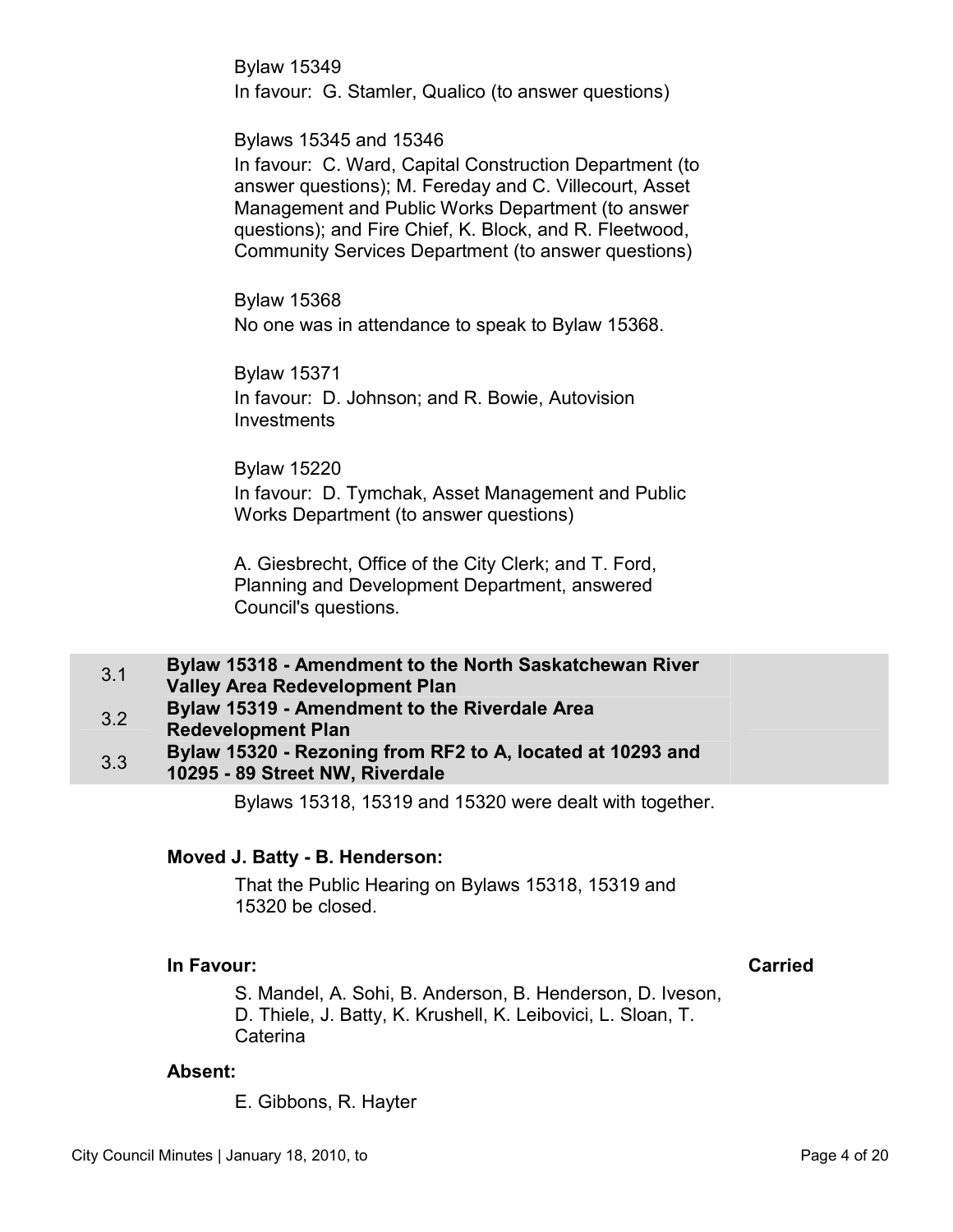## **Moved J. Batty - B. Henderson:**

That Bylaws 15318, 15319 and 15320 be read a first time.

## **In Favour: Carried**

S. Mandel, A. Sohi, B. Anderson, B. Henderson, D. Iveson, D. Thiele, J. Batty, K. Krushell, K. Leibovici, L. Sloan, T. Caterina

## **Absent:**

E. Gibbons, R. Hayter

## **Moved J. Batty - B. Henderson:**

That Bylaws 15318, 15319 and 15320 be read a second time.

## **In Favour: Carried**

S. Mandel, A. Sohi, B. Anderson, B. Henderson, D. Iveson, D. Thiele, J. Batty, K. Krushell, K. Leibovici, L. Sloan, T. Caterina

## **Absent:**

E. Gibbons, R. Hayter

## **Moved J. Batty - B. Henderson:**

That Bylaws 15318, 15319 and 15320 be considered for third reading.

## **In Favour: Carried**

S. Mandel, A. Sohi, B. Anderson, B. Henderson, D. Iveson, D. Thiele, J. Batty, K. Krushell, K. Leibovici, L. Sloan, T. Caterina

## **Absent:**

E. Gibbons, R. Hayter

## **Moved J. Batty - B. Henderson:**

That Bylaws 15318, 15319 and 15320 be read a third time. **Distribution** List

## **In Favour: Carried**

S. Mandel, A. Sohi, B. Anderson, B. Henderson, D. Iveson, D. Thiele, J. Batty, K. Krushell, K. Leibovici, L. Sloan, T. **Caterina**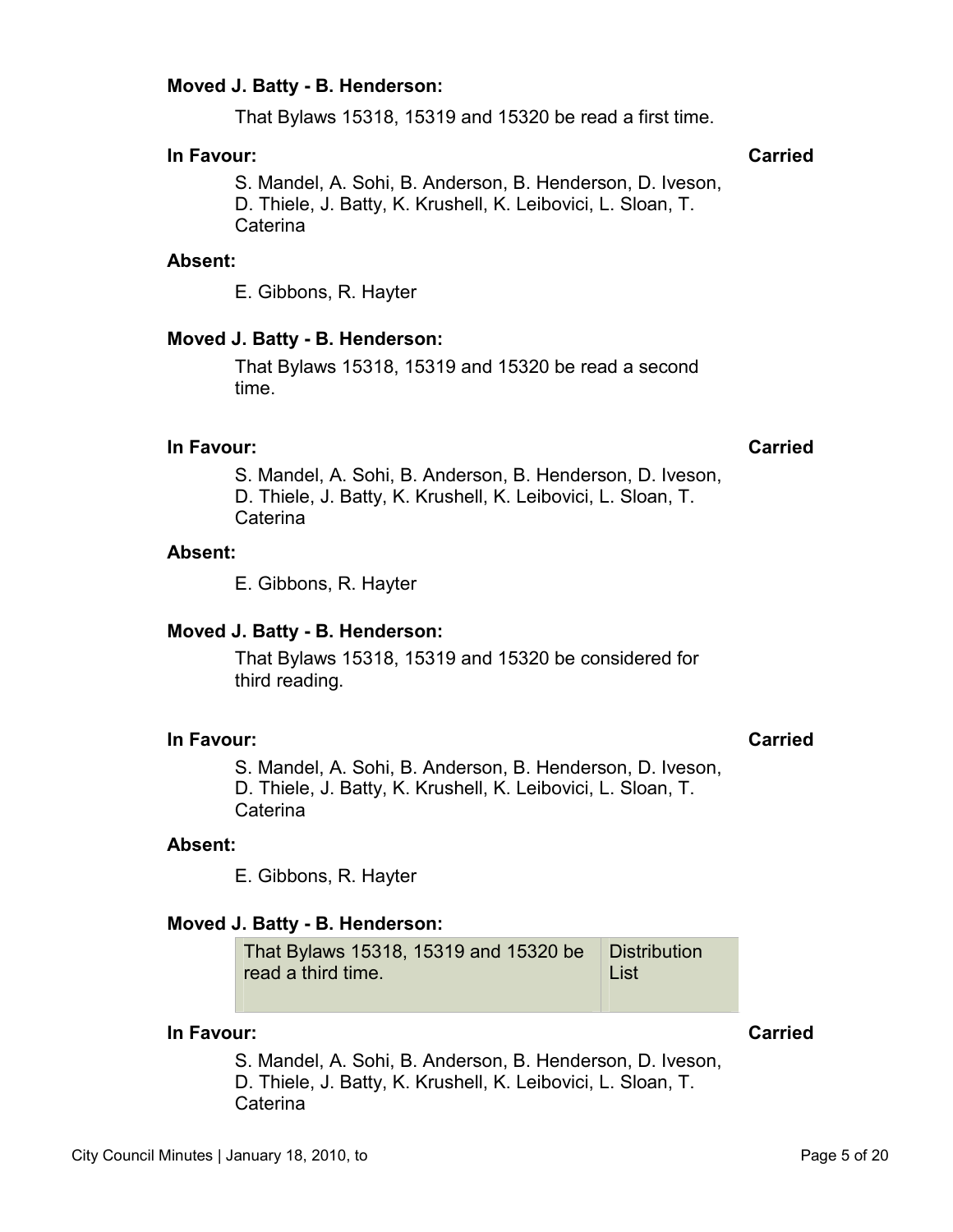E. Gibbons, R. Hayter

### <span id="page-5-0"></span>3.4 **Bylaw 15349 - Rezoning from DC2 to DC2, located at 17515 Stony Plain Road, Place La Rue**

### **Moved B. Anderson - D. Thiele:**

That the Public Hearing on Bylaw 15349 be closed.

### **In Favour: Carried**

S. Mandel, A. Sohi, B. Anderson, B. Henderson, D. Iveson, D. Thiele, J. Batty, K. Krushell, K. Leibovici, L. Sloan, T. Caterina

### **Absent:**

E. Gibbons, R. Hayter

### **Moved B. Anderson - D. Thiele:**

That Bylaw 15349 be read a first time.

### **In Favour: Carried**

S. Mandel, A. Sohi, B. Anderson, B. Henderson, D. Iveson, D. Thiele, J. Batty, K. Krushell, K. Leibovici, L. Sloan, T. Caterina

### **Absent:**

E. Gibbons, R. Hayter

### **Moved B. Anderson - D. Thiele:**

That Bylaw 15349 be read a second time.

### **In Favour: Carried**

S. Mandel, A. Sohi, B. Anderson, B. Henderson, D. Iveson, D. Thiele, J. Batty, K. Krushell, K. Leibovici, L. Sloan, T. **Caterina** 

### **Absent:**

E. Gibbons, R. Hayter

### **Moved B. Anderson - D. Thiele:**

That Bylaw 15349 be considered for third reading.

### **In Favour: Carried**

S. Mandel, A. Sohi, B. Anderson, B. Henderson, D. Iveson, D. Thiele, J. Batty, K. Krushell, K. Leibovici, L. Sloan, T. Caterina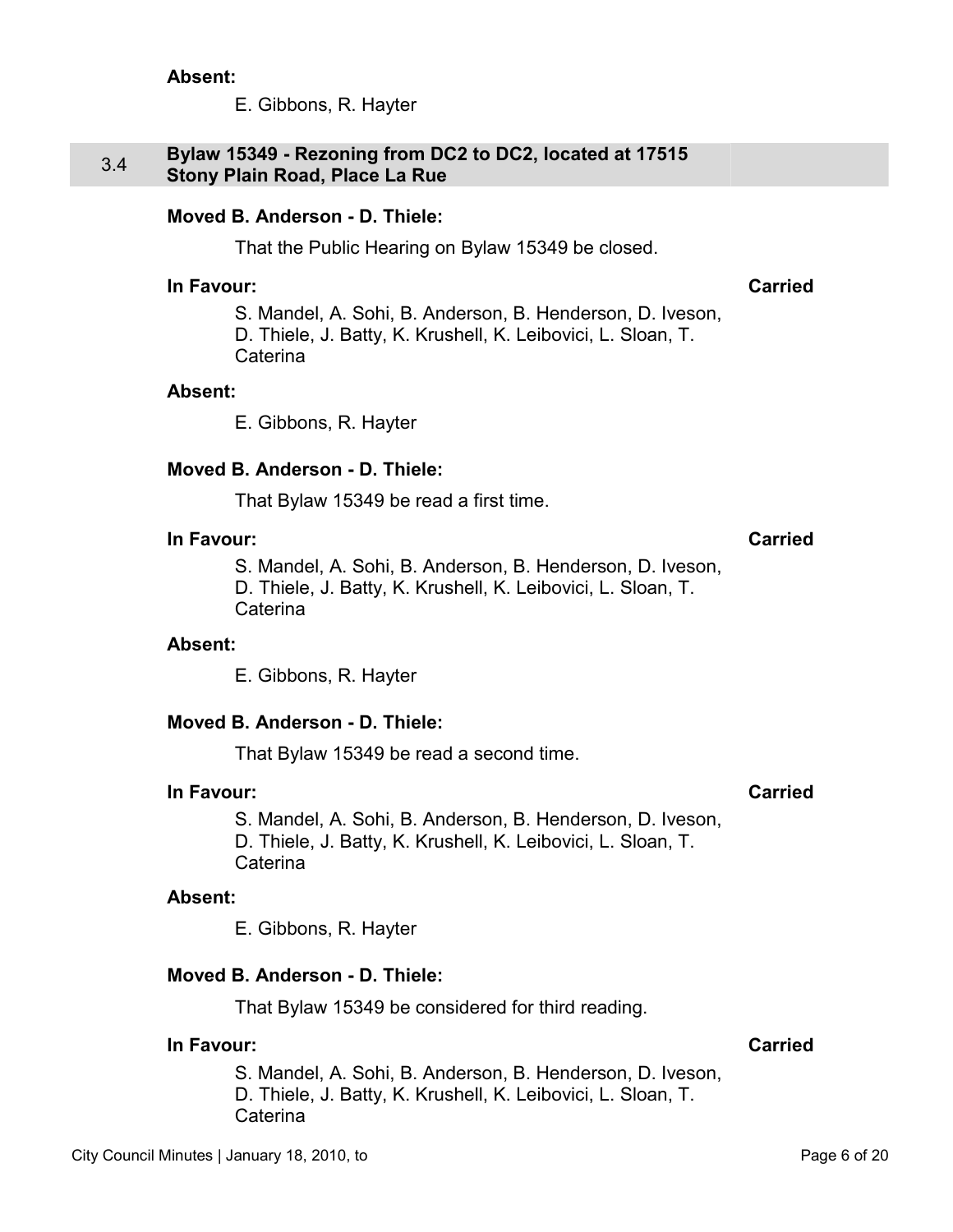E. Gibbons, R. Hayter

## <span id="page-6-0"></span>**Moved B. Anderson - D. Thiele:**

That Bylaw 15349 be read a third time. Distribution List

### **In Favour: Carried**

S. Mandel, A. Sohi, B. Anderson, B. Henderson, D. Iveson, D. Thiele, J. Batty, K. Krushell, K. Leibovici, L. Sloan, T. **Caterina** 

### **Absent:**

E. Gibbons, R. Hayter

## 3.5 **Bylaw 15345 - Amendment to the Ellerslie Area Structure Plan**

### 3.6 **Bylaw 15346 - Rezoning from EIB to PU, located south of Ellwood Drive SW and west of 91 Street SW, Ellerslie Industrial Area**

Bylaws 15345 and 15346 were dealt with together.

### **Moved B. Anderson - D. Thiele:**

That the Public Hearing on Bylaw 15345 and 15346 be closed.

### **In Favour: Carried**

S. Mandel, A. Sohi, B. Anderson, B. Henderson, D. Iveson, D. Thiele, J. Batty, K. Krushell, K. Leibovici, L. Sloan, T. **Caterina** 

### **Absent:**

E. Gibbons, R. Hayter

### **Moved B. Anderson - D. Thiele:**

That Bylaws 15345 and 15346 be read a first time.

## **In Favour: Carried**

S. Mandel, A. Sohi, B. Anderson, B. Henderson, D. Iveson, D. Thiele, J. Batty, K. Krushell, K. Leibovici, L. Sloan, T. Caterina

### **Absent:**

E. Gibbons, R. Hayter

## **Moved B. Anderson - D. Thiele:**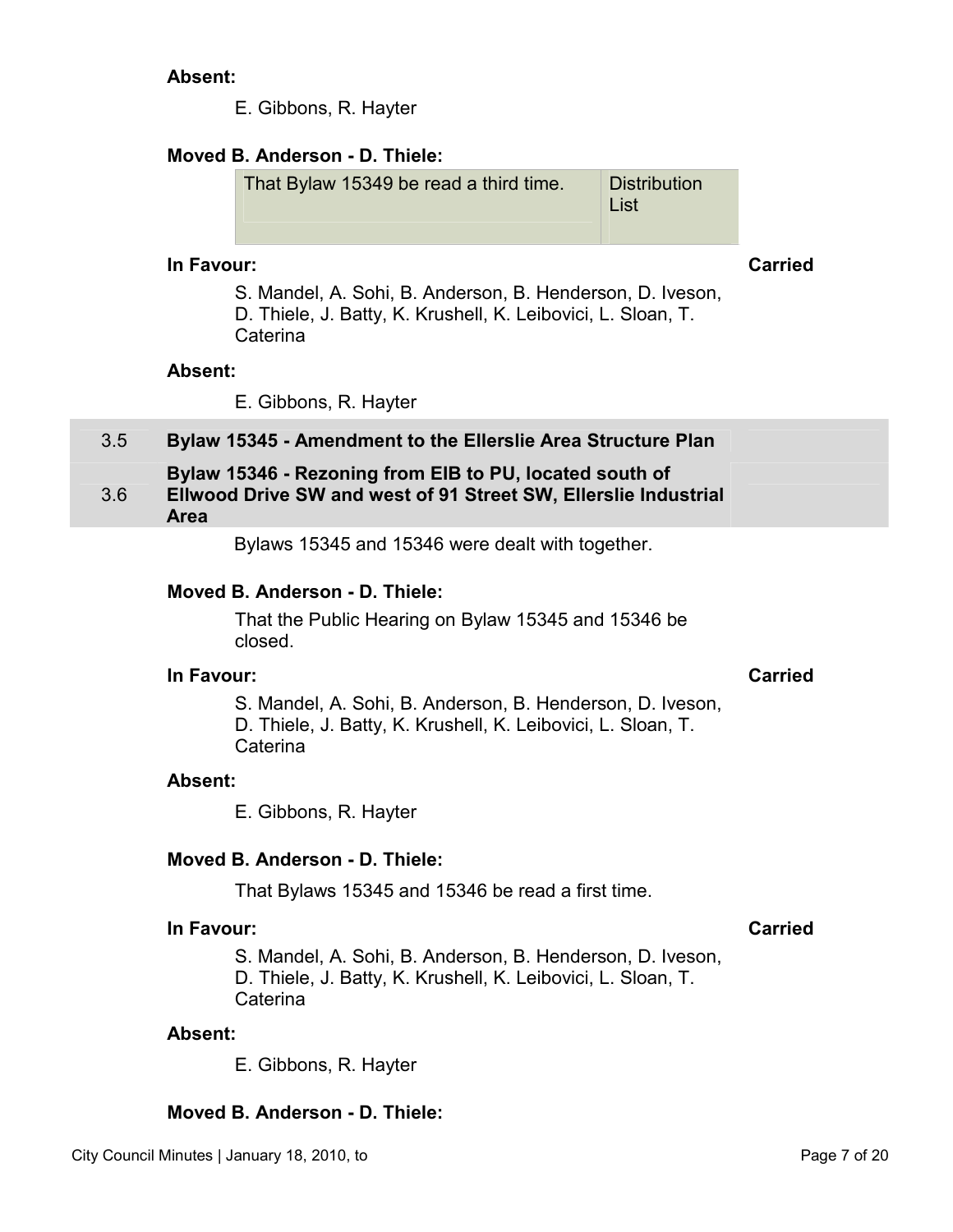<span id="page-7-0"></span>

| That Bylaws 15345 and 15346 be read a  | Planning & |
|----------------------------------------|------------|
| second time.                           | Dev.       |
| Third reading of Bylaw 15345 is to be  |            |
| withheld pending review by the Capital |            |
| Region Board. Third reading of Bylaw   |            |
| 15346 is to be withheld pending third  |            |
| reading of Bylaw 15345.                |            |

S. Mandel, A. Sohi, B. Anderson, B. Henderson, D. Iveson, D. Thiele, J. Batty, K. Krushell, K. Leibovici, L. Sloan, T. **Caterina** 

### **Absent:**

E. Gibbons, R. Hayter

Councillors E. Gibbons and R. Hayter were absent for the entire discussion with respect to the public hearing on Bylaws 15345 and 15346.

### 3.7 **Bylaw 15368 - Rezoning from RF1 to RF4, located at 9204 – 151 Street NW, Sherwood**

### **Moved B. Anderson - D. Thiele:**

That the Public Hearing on Bylaw 15368 be closed.

### **In Favour: Carried**

S. Mandel, A. Sohi, B. Anderson, B. Henderson, D. Iveson, D. Thiele, J. Batty, K. Krushell, K. Leibovici, L. Sloan, T. **Caterina** 

### **Absent:**

E. Gibbons, R. Hayter

### **Moved B. Anderson - D. Thiele:**

That Bylaw 15368 be read a first time.

### **In Favour: Carried**

S. Mandel, A. Sohi, B. Anderson, B. Henderson, D. Iveson, D. Thiele, J. Batty, K. Krushell, K. Leibovici, L. Sloan, T. Caterina

### **Absent:**

E. Gibbons, R. Hayter

### **Moved B. Anderson - D. Thiele:**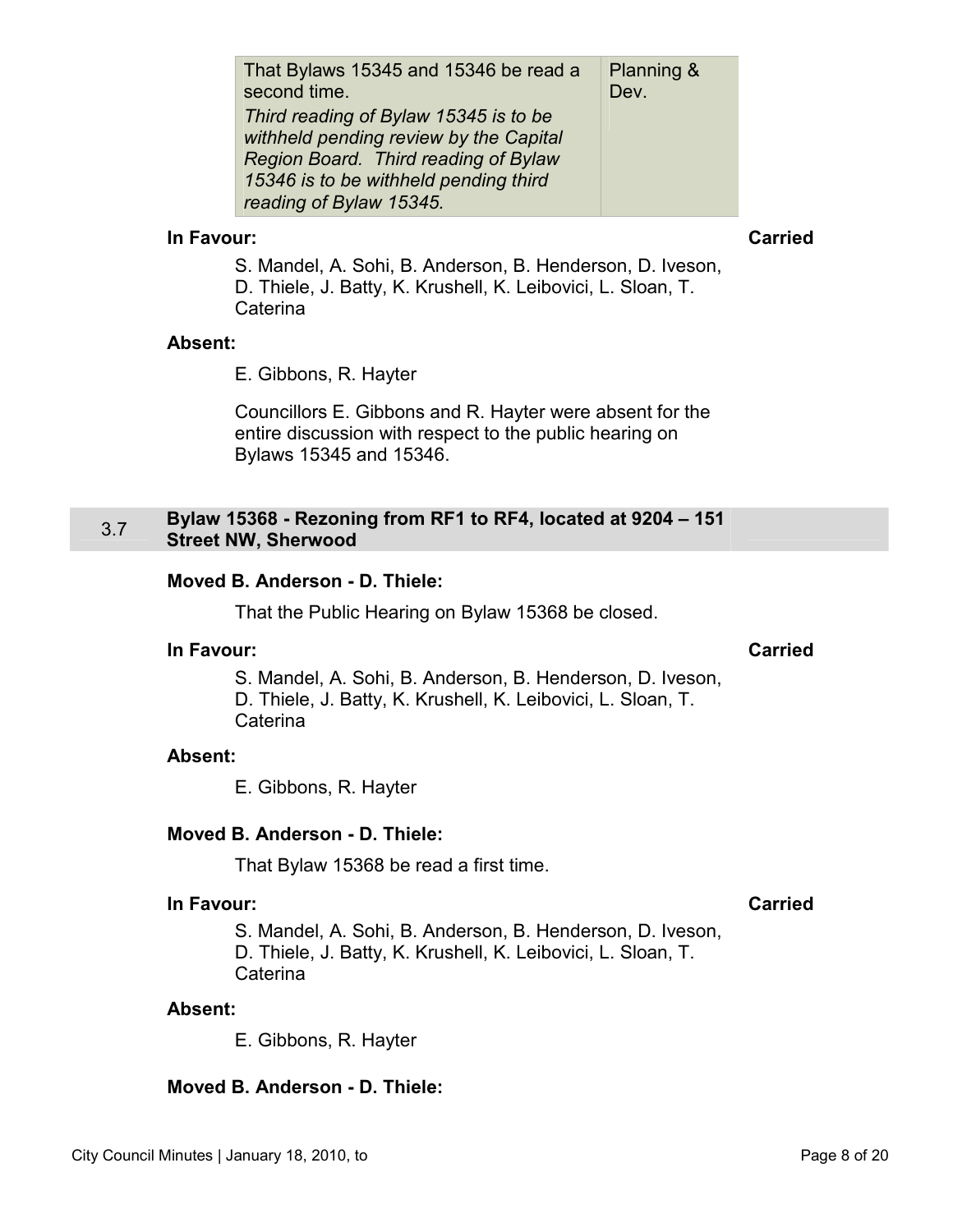## That Bylaw 15368 be read a second time.

## <span id="page-8-0"></span>**In Favour: Carried**

S. Mandel, A. Sohi, B. Anderson, B. Henderson, D. Iveson, D. Thiele, J. Batty, K. Krushell, K. Leibovici, L. Sloan, T. Caterina

### **Absent:**

E. Gibbons, R. Hayter

## **Moved B. Anderson - D. Thiele:**

That Bylaw 15368 be considered for third reading.

### **In Favour: Carried**

S. Mandel, A. Sohi, B. Anderson, B. Henderson, D. Iveson, D. Thiele, J. Batty, K. Krushell, K. Leibovici, L. Sloan, T. **Caterina** 

### **Absent:**

E. Gibbons, R. Hayter

## **Moved B. Anderson - D. Thiele:**

That Bylaw 15368 be read a third time. Distribution List

### **In Favour: Carried**

S. Mandel, A. Sohi, B. Anderson, B. Henderson, D. Iveson, D. Thiele, J. Batty, K. Krushell, K. Leibovici, L. Sloan, T. **Caterina** 

### **Absent:**

E. Gibbons, R. Hayter

### 3.8 **Bylaw 15371 - Rezoning from AG to A, IB and PU, located at 2020 Calgary Trail SW, Heritage Valley Area**

T. Brockelsby, Planning and Development Department, made a presentation.

D. Johnson; and R. Bowie, Autovision Investements, made presentations and answered Council's questions.

T. Brockelsby and T. Ford, Planning and Development Department; and G. Barry, Asset Management and Public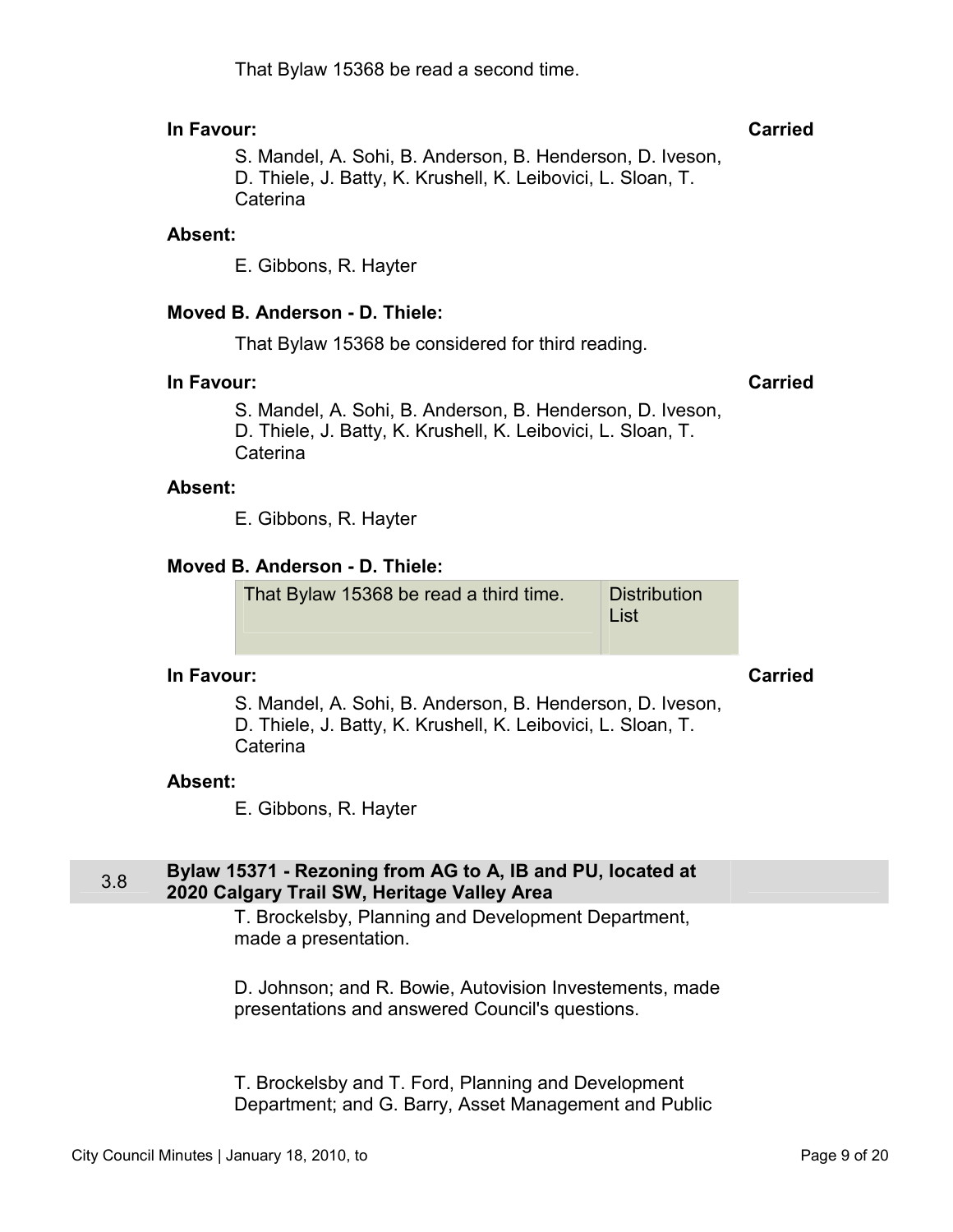Works Department, answered Council's questions.

Mayor S. Mandel asked if there was any new information anyone in attendance wished to address. D. Johnson; and R. Bowie, Autovision Investments, made presentations.

### **Moved D. Iveson - D. Thiele:**

That the Public Hearing on Bylaw 15371 be closed.

### **In Favour: Carried**

S. Mandel, A. Sohi, B. Anderson, B. Henderson, D. Iveson, D. Thiele, J. Batty, K. Krushell, K. Leibovici, L. Sloan, T. Caterina

### **Absent:**

E. Gibbons, R. Hayter

### **Moved D. Iveson - D. Thiele:**

That Bylaw 15371 be read a first time.

### **In Favour: Carried**

S. Mandel, A. Sohi, B. Anderson, B. Henderson, D. Iveson,

D. Thiele, J. Batty, K. Krushell, K. Leibovici, T. Caterina

### **Opposed:**

L. Sloan

### **Absent:**

E. Gibbons, R. Hayter

### **Moved D. Iveson - D. Thiele:**

That Bylaw 15371 be read a second time.

### **In Favour: Carried**

S. Mandel, A. Sohi, B. Anderson, B. Henderson, D. Iveson,

D. Thiele, J. Batty, K. Krushell, K. Leibovici, T. Caterina

### **Opposed:**

L. Sloan

### **Absent:**

E. Gibbons, R. Hayter

### **Moved D. Iveson - D. Thiele:**

### City Council Minutes | January 18, 2010, to Page 10 of 20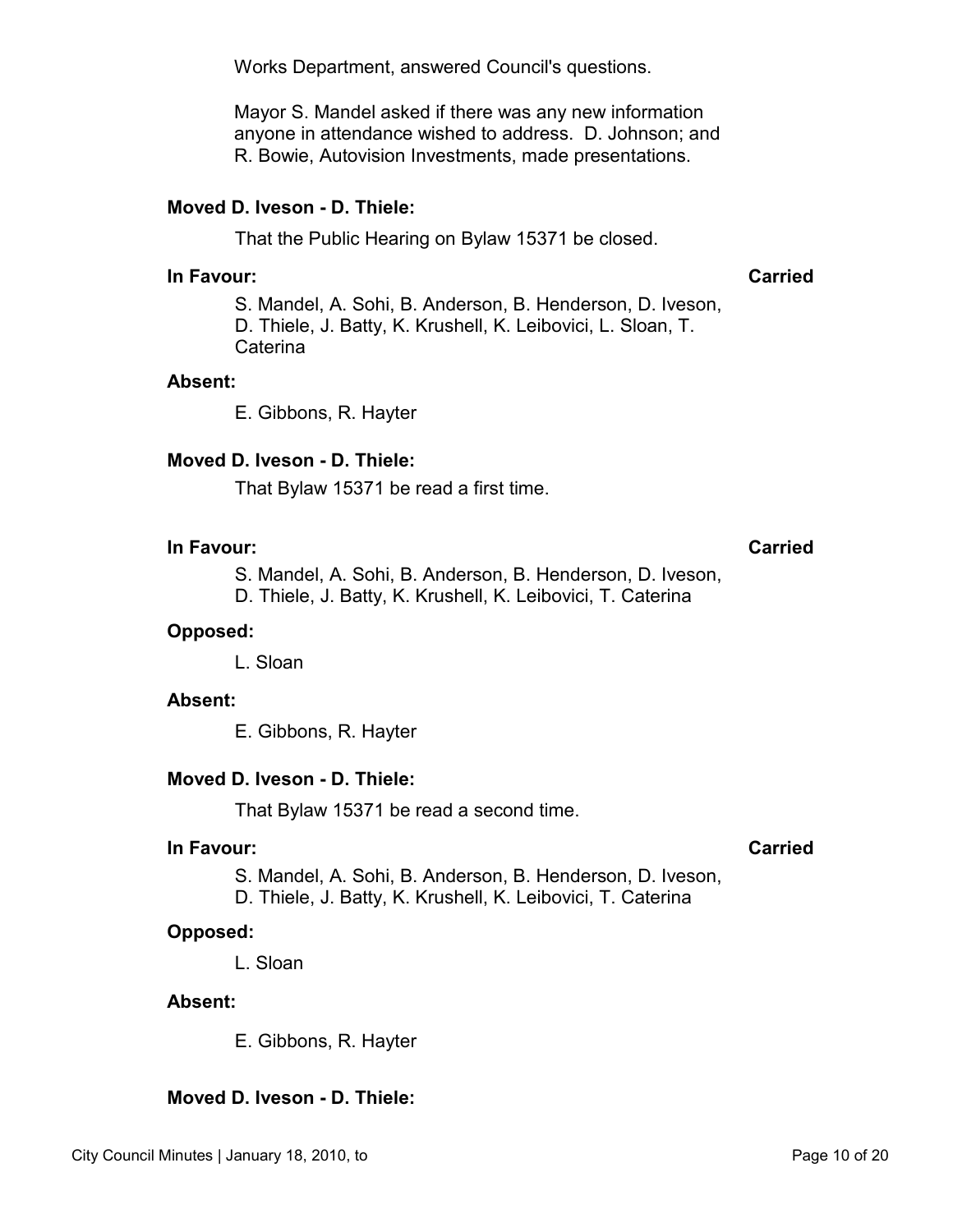<span id="page-10-0"></span>S. Mandel, A. Sohi, B. Anderson, B. Henderson, D. Iveson, D. Thiele, J. Batty, K. Krushell, K. Leibovici, L. Sloan, T. Caterina

### **Absent:**

E. Gibbons, R. Hayter

### **Moved D. Iveson - D. Thiele:**

### **In Favour: Carried**

S. Mandel, A. Sohi, B. Anderson, B. Henderson, D. Iveson,

D. Thiele, J. Batty, K. Krushell, K. Leibovici, T. Caterina

### **Opposed:**

L. Sloan

### **Absent:**

E. Gibbons, R. Hayter

### 3.9 **Bylaw 15220 - Rezoning from AGU to US, located east of 88 Street SW and south of Summerside Grande Boulevard, Summerside**

### **Moved B. Anderson - D. Thiele:**

That the Public Hearing on Bylaw 15220 be closed.

### **In Favour: Carried**

S. Mandel, A. Sohi, B. Anderson, B. Henderson, D. Iveson, D. Thiele, J. Batty, K. Krushell, K. Leibovici, L. Sloan, T. Caterina

### **Absent:**

E. Gibbons, R. Hayter

### **Moved B. Anderson - D. Thiele:**

That Bylaw 15220 be read a first time.

### **In Favour: Carried**

S. Mandel, A. Sohi, B. Anderson, B. Henderson, D. Iveson,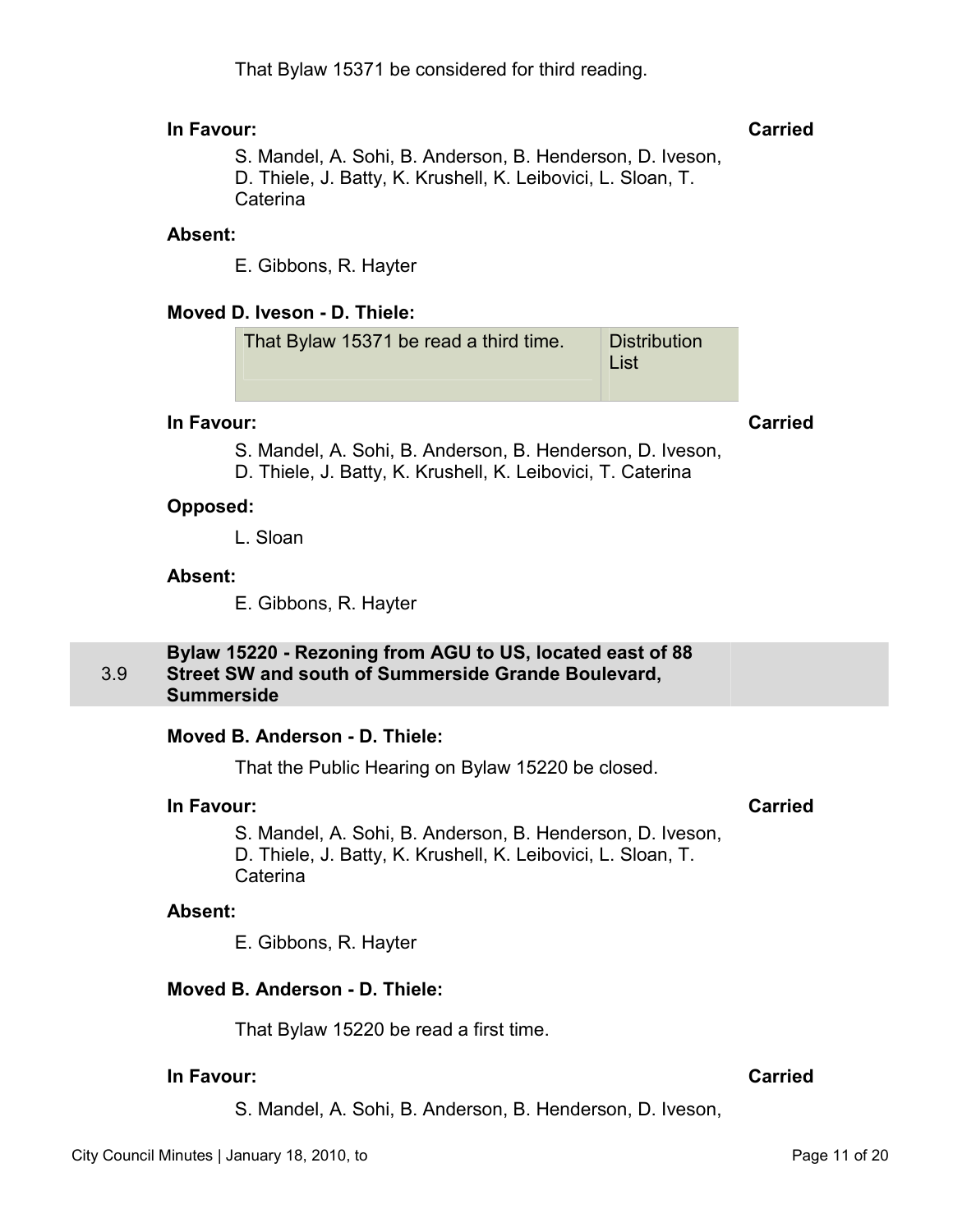D. Thiele, J. Batty, K. Krushell, K. Leibovici, L. Sloan, T. Caterina

### <span id="page-11-0"></span>**Absent:**

E. Gibbons, R. Hayter

### **Moved B. Anderson - D. Thiele:**

That Bylaw 15220 be read a second time.

### **In Favour: Carried**

S. Mandel, A. Sohi, B. Anderson, B. Henderson, D. Iveson, D. Thiele, J. Batty, K. Krushell, K. Leibovici, L. Sloan, T. Caterina

### **Absent:**

E. Gibbons, R. Hayter

### **Moved B. Anderson - D. Thiele:**

That Bylaw 15220 be considered for third reading.

### **In Favour: Carried**

S. Mandel, A. Sohi, B. Anderson, B. Henderson, D. Iveson, D. Thiele, J. Batty, K. Krushell, K. Leibovici, L. Sloan, T. Caterina

### **Absent:**

E. Gibbons, R. Hayter

### **Moved B. Anderson - D. Thiele:**

That Bylaw 15220 be read a third time. Distribution List

### **In Favour: Carried**

S. Mandel, A. Sohi, B. Anderson, B. Henderson, D. Iveson, D. Thiele, J. Batty, K. Krushell, K. Leibovici, L. Sloan, T. Caterina

### **Absent:**

E. Gibbons, R. Hayter

### **4. BYLAWS AND RELATED REPORTS - 2 P.M.**

Mayor S. Mandel explained the public hearing process.

### **2 p.m.**

A. Giesbrecht, Office of the City Clerk, asked whether there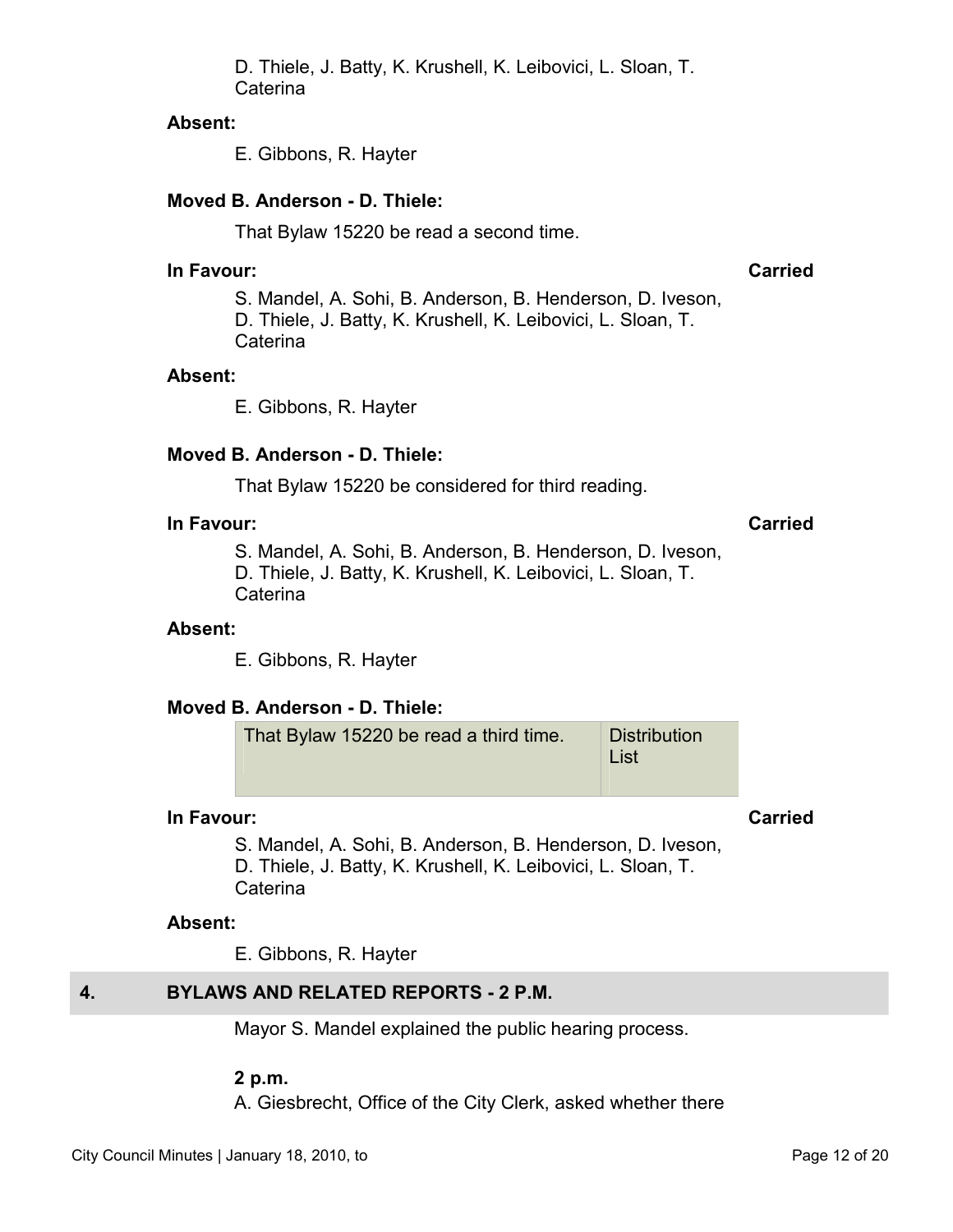were any persons present to speak to the following bylaws scheduled for the 2 p.m. time block.

Bylaws 15333, 15334, 15335 and 15336 In favour: C. Ward, Capital Construction Department (to answer questions); M. Fereday, Asset Management and Public Works Department (to answer questions); and Fire Chief, K. Block, and R. Fleetwood, Community Services Department (to answer questions)

Bylaws 15328 and 15329 In favour: J. Allan and S. Labonne, Community Services Department (to answer questions)

| 4.1        | Bylaw 15333 - Amendment to the Pilot Sound Area Structure<br>Plan                    |
|------------|--------------------------------------------------------------------------------------|
| 4.2        | Bylaw 15334 - Amendment to the Hollick-Kenyon<br><b>Neighbourhood Structure Plan</b> |
| $\sqrt{2}$ | Bylaw 15335 - Rezoning from AG to PU, located at 5015 159                            |

4.3 **Bylaw 15335 - Rezoning from AG to PU, located at 5015 159 Avenue NW, Hollick-Kenyon** 

4.4 **Bylaw 15336 - Closure of a portion of road right-of-way, east of the old 50 Street NW Alignment and south of 159 Avenue NW,** 

## **Hollick-Kenyon**

Bylaws 15333, 15334, 15335 and 15336 were dealt with together.

## **Moved T. Caterina - D. Thiele:**

That the Public Hearing on Bylaws 15333, 15334, 15335 and 15336 be closed.

## **In Favour: Carried**

S. Mandel, A. Sohi, B. Anderson, B. Henderson, D. Iveson, D. Thiele, J. Batty, K. Krushell, K. Leibovici, L. Sloan, T. **Caterina** 

### **Absent:**

E. Gibbons, R. Hayter

## **Moved T. Caterina - D. Thiele:**

That Bylaws 15333, 15334, 15335 and 15336 be read a first time.

### **In Favour: Carried**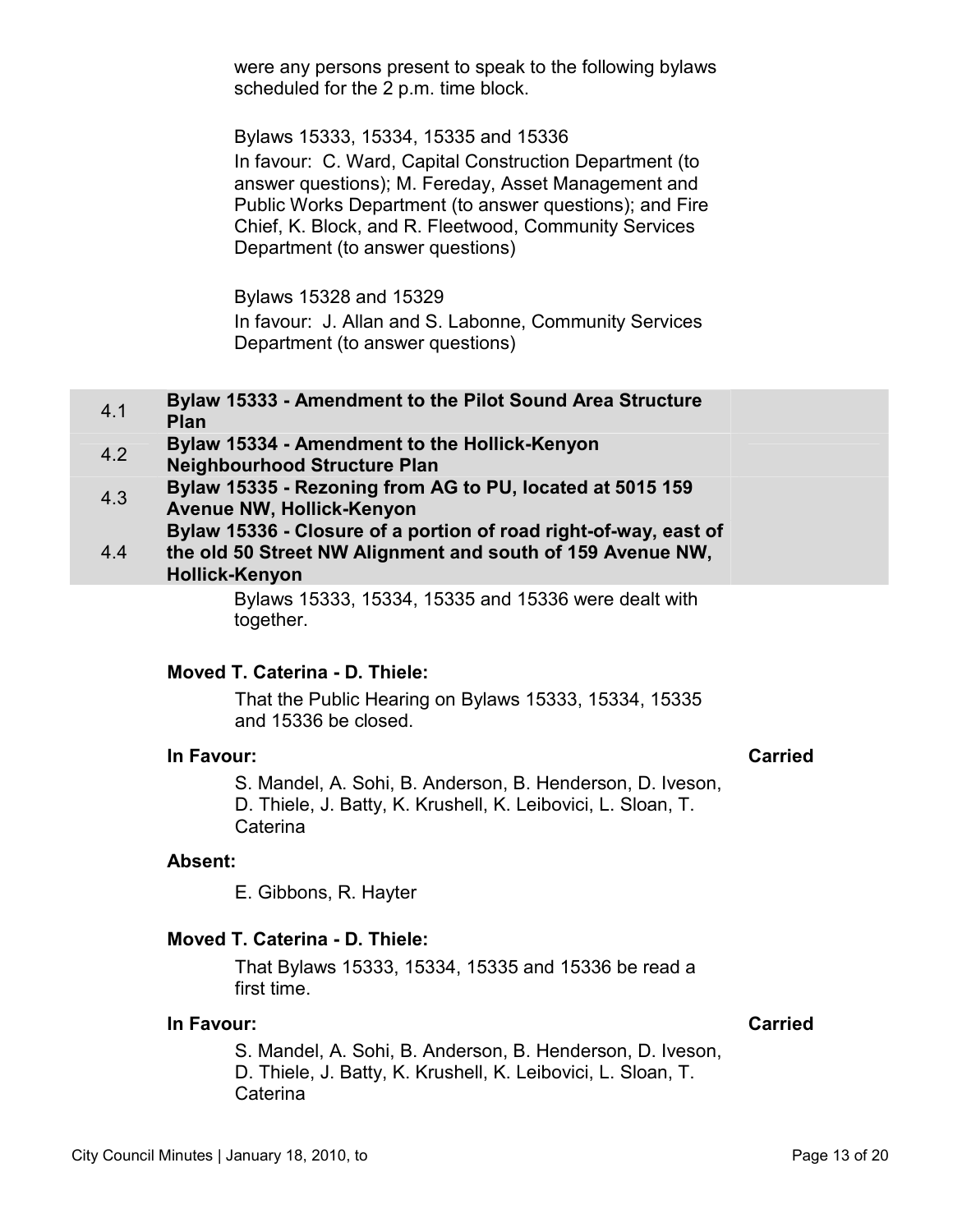E. Gibbons, R. Hayter

### <span id="page-13-0"></span>**Moved T. Caterina - D. Thiele:**

| That Bylaws 15333, 15334, 15335 and      | Planning & |
|------------------------------------------|------------|
| 15336 be read a second time.             | Dev.       |
| Third reading of Bylaws 15333 and 15334  |            |
| is to be withheld pending review by the  |            |
| Capital Region Board. Third reading of   |            |
| Bylaw 15335 is to be withheld pending    |            |
| third reading of Bylaws 15333 and 15334. |            |
| Third reading of Bylaw 15336 is to be    |            |
| withheld pending third reading of Bylaws |            |
| 15333, 15334 and 15335.                  |            |

### **In Favour: Carried**

S. Mandel, A. Sohi, B. Anderson, B. Henderson, D. Iveson, D. Thiele, J. Batty, K. Krushell, K. Leibovici, L. Sloan, T. Caterina

### **Absent:**

E. Gibbons, R. Hayter

Councillors E. Gibbons and R. Hayter were absent for the entire discussion with respect to the public hearing on Bylaws 15333, 15334, 15335 and 15336.

### 4.5 **Bylaw 15328 - Amendment to the Alberta Avenue/Eastwood Area Redevelopment Plan**

### 4.6 **Amendment to the Norwood Neighbourhood Improvement Plan**

4.7 **Bylaw 15329 - Amendment to the Parkdale Area Redevelopment Plan** 

> Bylaw 15328, Amendment to the Norwood Neighbourhood Improvement Plan and Bylaw 15329 were dealt with together.

### **Moved T. Caterina - D. Thiele:**

That the Public Hearing on Bylaws 15328 and 15329 be closed.

## **In Favour: Carried**

S. Mandel, A. Sohi, B. Anderson, B. Henderson, D. Iveson, D. Thiele, J. Batty, K. Krushell, K. Leibovici, L. Sloan, T. **Caterina**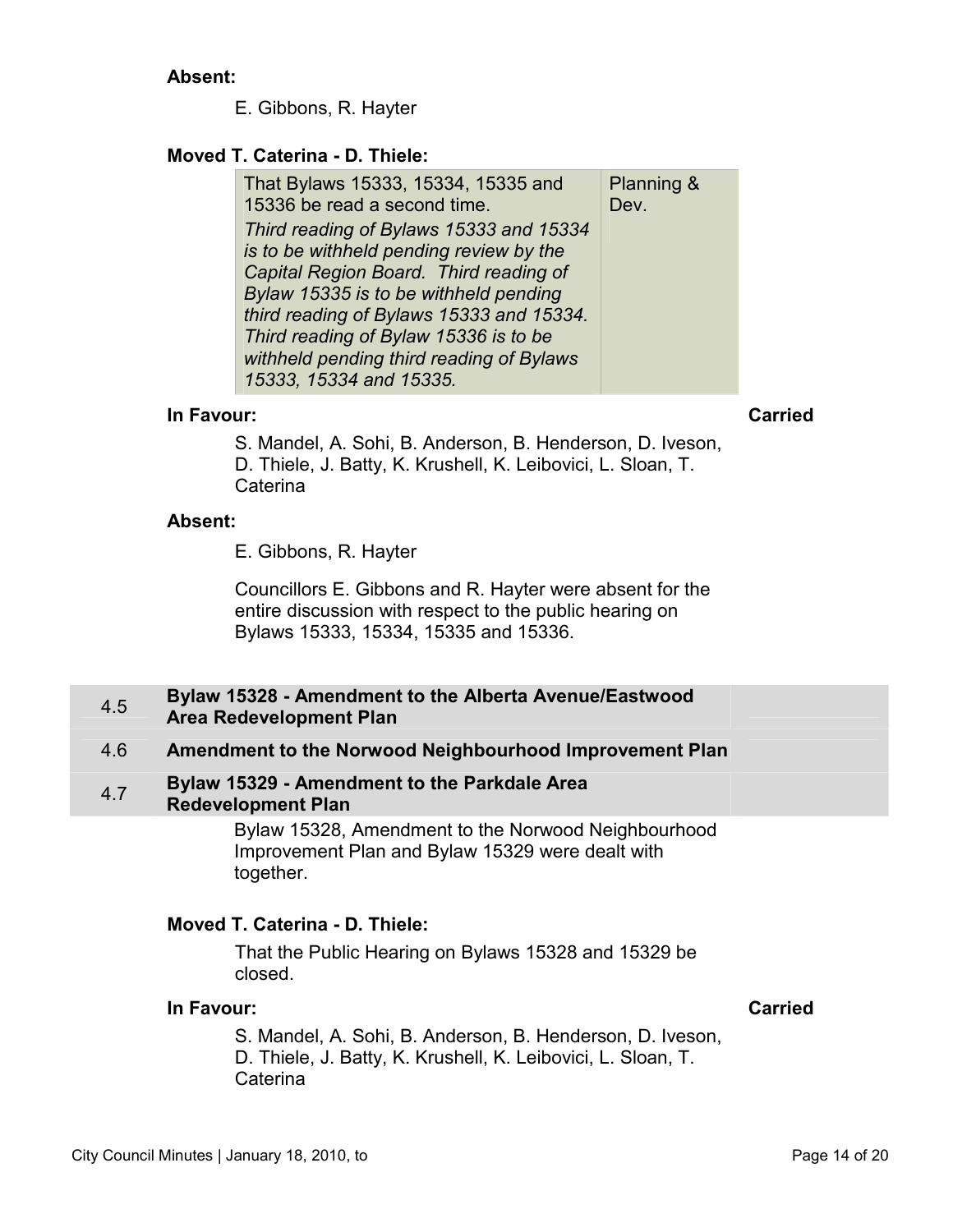E. Gibbons, R. Hayter

### <span id="page-14-0"></span>**Moved T. Caterina - D. Thiele:**

That Bylaws 15328 and 15329 be read a first time.

### **In Favour: Carried**

S. Mandel, A. Sohi, B. Anderson, B. Henderson, D. Iveson, D. Thiele, J. Batty, K. Krushell, K. Leibovici, L. Sloan, T. Caterina

### **Absent:**

E. Gibbons, R. Hayter

### **Moved T. Caterina - D. Thiele:**

| That Bylaws 15328 and 15329 be read a<br>second time.                                                                                                                                       | <b>Planning &amp;</b><br>Dev. |
|---------------------------------------------------------------------------------------------------------------------------------------------------------------------------------------------|-------------------------------|
| Third reading of Bylaw 15328 is to be<br>withheld pending third reading of Bylaw<br>15329. Third reading of Bylaw 15329 is<br>to be withheld pending review by the<br>Capital Region Board. |                               |
|                                                                                                                                                                                             |                               |

### **In Favour: Carried**

S. Mandel, A. Sohi, B. Anderson, B. Henderson, D. Iveson, D. Thiele, J. Batty, K. Krushell, K. Leibovici, L. Sloan, T. **Caterina** 

### **Absent:**

E. Gibbons, R. Hayter

Councillors E. Gibbons and R. Hayter were absent for the entire discussion with respect to the public hearing on Bylaws 15328 and 15329.

## **5. BYLAWS AND RELATED REPORTS - 3:45 P.M.**

Mayor S. Mandel explained the public hearing process.

### **3:45 p.m.**

K. McKeown, Office of the City Clerk, asked whether there were any persons present to speak to the following bylaws scheduled for the 3:45 p.m. time block.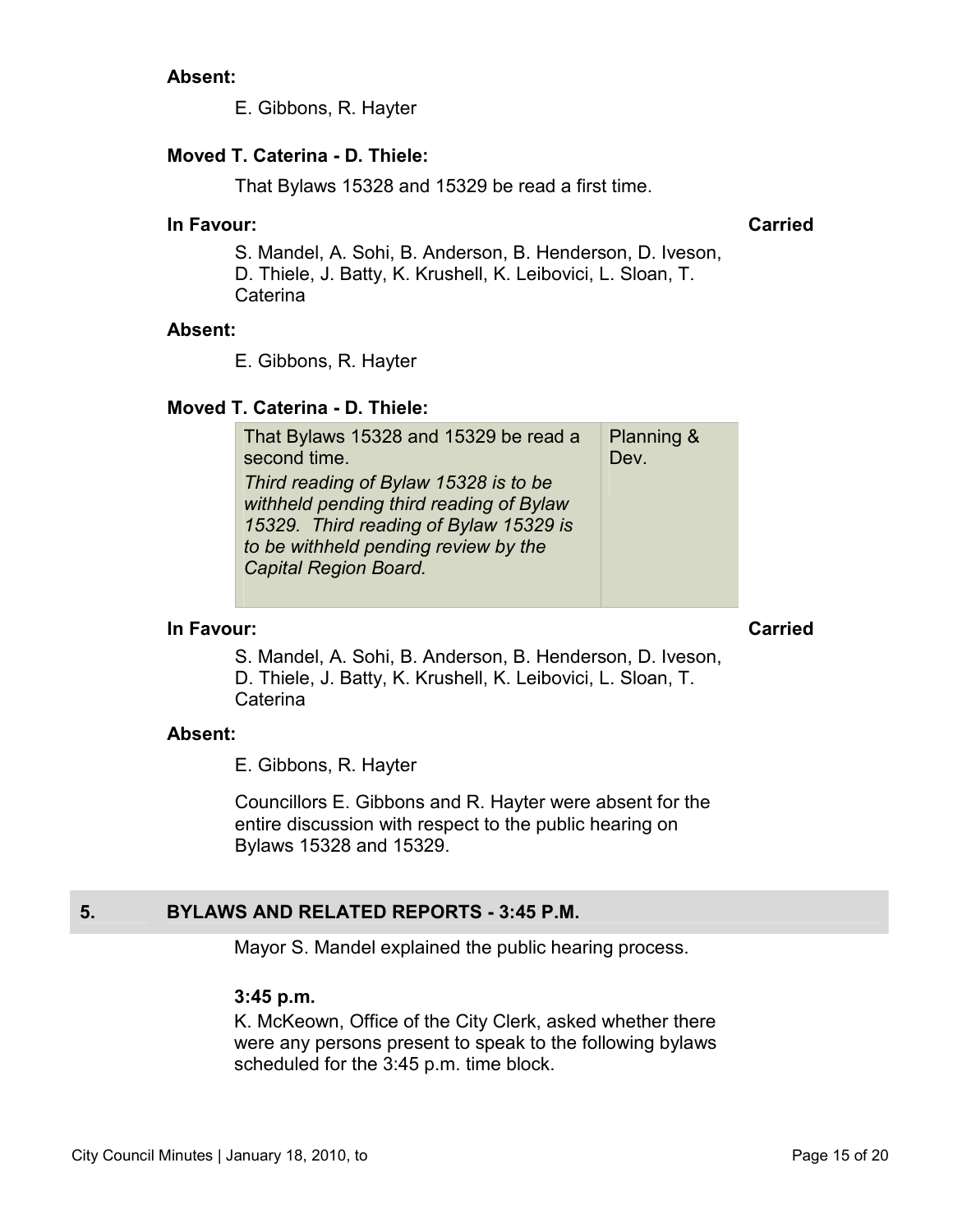Bylaws 15093 and 15080 In favour: J. Dhillon and S. Grewal (to answer questions) Opposed: D. Oldham; M. Oldham; S. Kok; K. Boyer; and G. Boyer

<span id="page-15-0"></span>5.1 **Bylaw 15093 - Adoption of the Horsehills Energy and Technology Park Area Structure Plan Bylaw 15080 - A Bylaw to Amend Bylaw 14380 - Arterial Roads** 

### 5.2 **for Development to Include a New Catchment Namely Horsehills Energy and Technology Park**

Bylaws 15093 and 15080 were dealt with together.

G. Matteotti, Planning and Development Department; and J. Hancock, Transportation Department, made a presentation.

D. Oldman, made a presentation and answered Council's questions. A handout provided by D. Oldman was distributed to Members of Council and a copy was filed with the Office of the City Clerk.

S. Phipps, Corporate Services Department (Law); and P. Ohm, Planning and Development Department, answered Council's questions.

M. Oldman, made a presentation and answered Council's questions. S. Kok; Kevin Boyer; and G. Boyer, made presentations.

G. Matteotti and P. Ohm, Planning and Development Department; S. Phipps, Corporate Services Department (Law); J. Hancock, Transportation Department; B. Priebe, Asset Management and Public Works Department; and G. Klassen, General Manager, Planning and Development Department, answered Council's questions.

### **Moved L. Sloan - D. Thiele:**

| That Bylaw 15093 be amended as             | <b>Planning &amp;</b> |
|--------------------------------------------|-----------------------|
| follows:                                   | Dev.                  |
| 1. Page 54, section 7.6 Natural Areas      |                       |
| Integration Policy 10 be deleted and       |                       |
| replaced with:                             |                       |
| "Natural areas that are retained as public |                       |
| lands will have public access to provide   |                       |
| the opportunity for them to be integrated  |                       |
| with the open space network. River valley  |                       |
| and ravine system will have public access  |                       |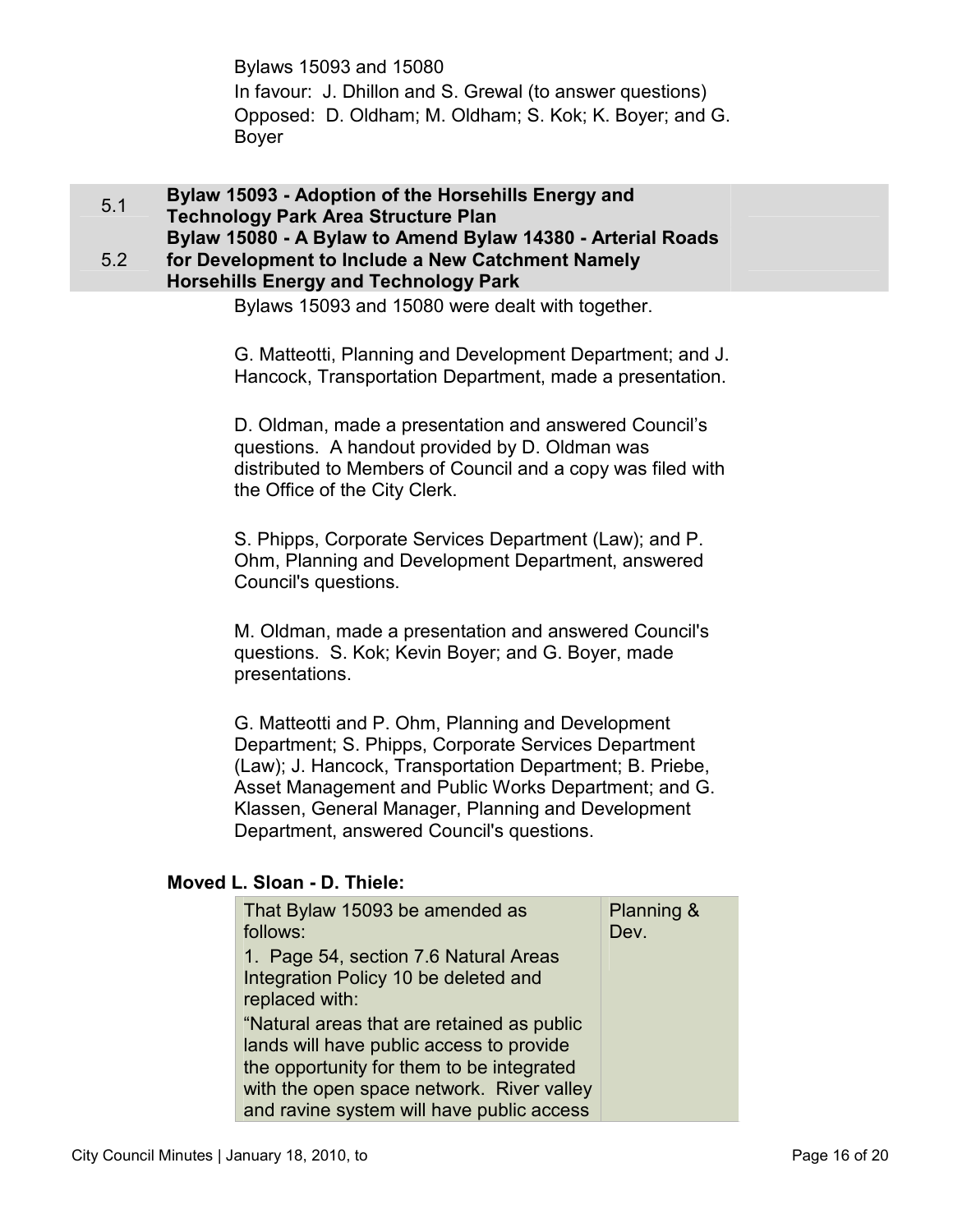2. Page 97, section 11.2 Technical Report Requirements, the following be added to paragraph five after bullet five the following additiional bullets: - Ecological Design Report - Wayfinding Assessment - Crime Prevention Through Environmental Design (CPTED) Assessment - Views and Vistas Assessment - Wildfire Hazard Assessment 3. Page 99, section 11.3, add the following as paragraph seven after paragraph six "Shadow Plan – a shadow plan will be required in order to illustrate provide lot layout, roadway configuration, and connectivity between sub-areas along the top of bank.

consistent with the City of Edmonton's Top-of-Bank Development Policy

S. Phipps, Corporate Services Department (Law); and P. Ohm, Planning and Development Department, answered Council's questions.

## **In Favour: Carried**

S. Mandel, A. Sohi, B. Anderson, B. Henderson, D. Iveson, D. Thiele, J. Batty, K. Krushell, K. Leibovici, L. Sloan, T. Caterina

## **Absent:**

E. Gibbons, R. Hayter

P. Ohm; Planning and Development Department; and B. Priebe, Asset Management and Public Works Department; A. Giesbrecht, Office of the City Clerk; and G. Klassen, General Manager, Planning and Development Department, answered Council's questions.

## **Moved T. Caterina - B. Anderson:**

| That Bylaw 15093 be amended by adding        | Planning & |
|----------------------------------------------|------------|
| a new section 7.9 as follows: "Existing"     | Dev.       |
| Residential - that a new zone would be       |            |
| prepared for existing residential properties |            |
| that would allow for the continuation of the |            |
| existing uses."                              |            |
|                                              |            |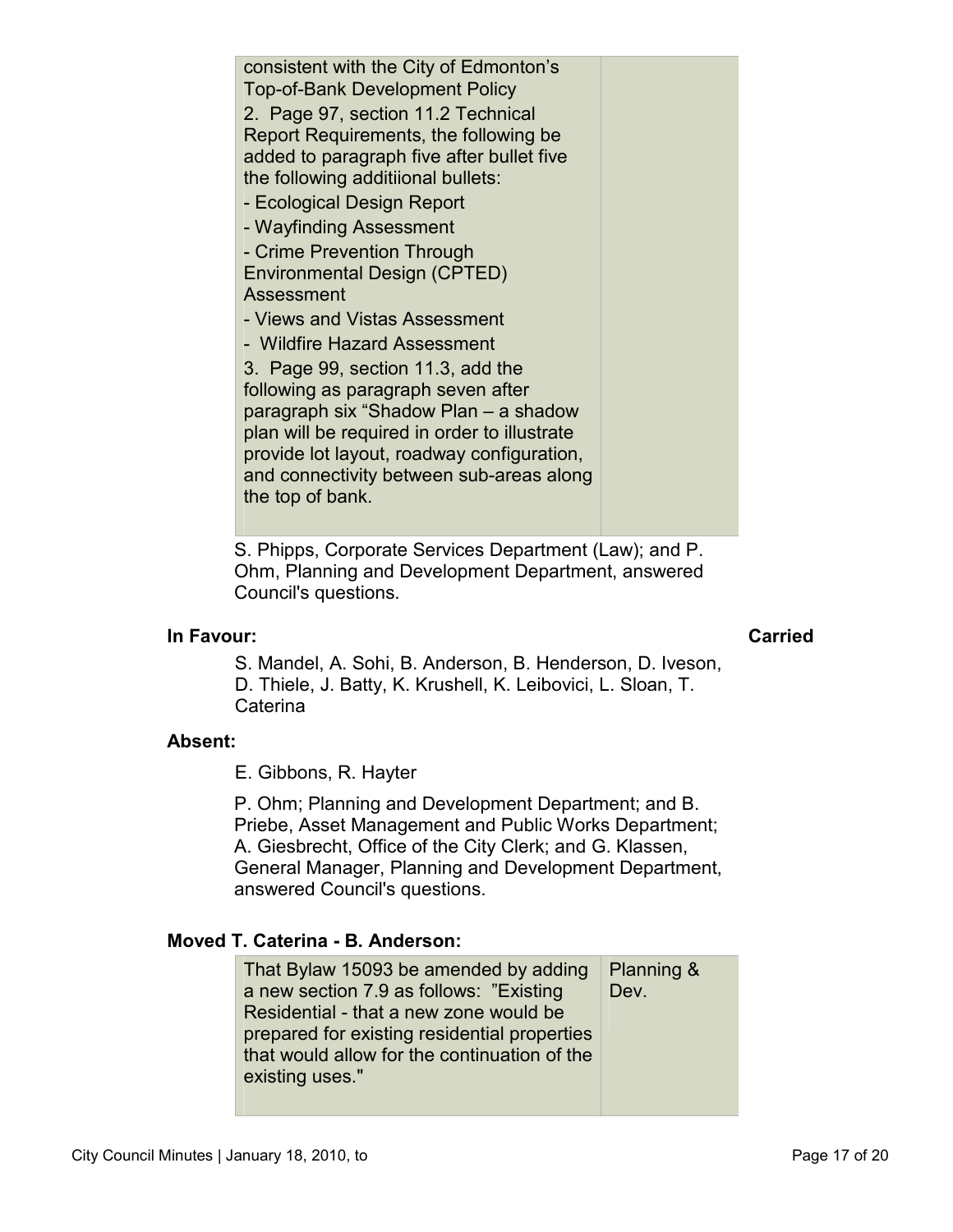S. Mandel, A. Sohi, B. Anderson, B. Henderson, D. Iveson, D. Thiele, J. Batty, K. Krushell, K. Leibovici, L. Sloan, T. Caterina

### **Absent:**

E. Gibbons, R. Hayter

### **Moved K. Krushell - S. Mandel:**

| Planning &   |
|--------------|
| $\vert$ Dev. |
|              |
|              |
|              |
|              |

G. Klassen, General Manager, Planning and Development Department, answered Council's questions.

### **In Favour: Carried**

S. Mandel, A. Sohi, B. Anderson, B. Henderson, D. Iveson, D. Thiele, J. Batty, K. Krushell, K. Leibovici, L. Sloan, T. Caterina

### **Absent:**

E. Gibbons, R. Hayter

Mayor S. Mandel asked if there was any new information anyone in attendance wished to address. C. Richmond, Sierra Club, made a presentation.

### **Moved T. Caterina - D. Thiele:**

That the Public Hearing on Bylaws 15093 and 15080 be closed.

### **In Favour: Carried**

S. Mandel, A. Sohi, B. Anderson, B. Henderson, D. Iveson, D. Thiele, J. Batty, K. Krushell, K. Leibovici, L. Sloan, T. Caterina

### **Absent:**

E. Gibbons, R. Hayter

### **Moved T. Caterina - D. Thiele:**

That Bylaw 15093 be read a first time. *Second and third reading is to be withheld pending review by the Capital Region Board.*  Planning & Dev.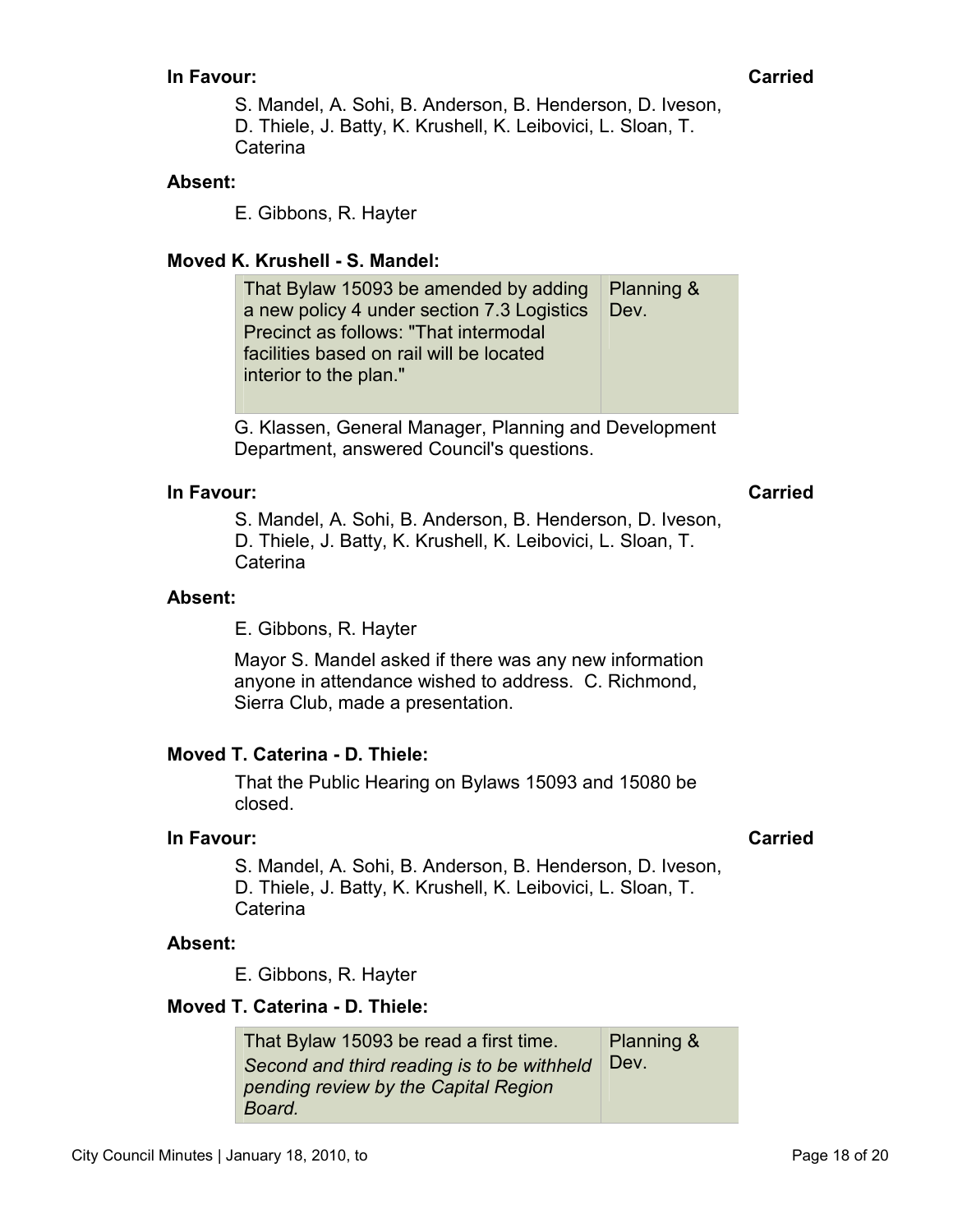S. Mandel, A. Sohi, B. Anderson, B. Henderson, D. Iveson, D. Thiele, J. Batty, K. Krushell, K. Leibovici, L. Sloan, T. Caterina

### **Absent:**

E. Gibbons, R. Hayter

Councillors E. Gibbons and R. Hayter were absent for the entire discussion with respect to the public hearing on Bylaw 15093.

## **Moved T. Caterina - D. Thiele:**

That Bylaw 15080 be given first reading.

### **In Favour: Carried**

S. Mandel, A. Sohi, B. Anderson, B. Henderson, D. Iveson, D. Thiele, J. Batty, K. Krushell, K. Leibovici, L. Sloan, T. Caterina

### **Absent:**

E. Gibbons, R. Hayter

### **Moved T. Caterina - D. Thiele:**

That Bylaw 15080 be read a second time. *Third reading is to be withheld pending third reading of Bylaw 15093.*  Planning & Dev.

## **In Favour: Carried**

S. Mandel, A. Sohi, B. Anderson, B. Henderson, D. Iveson, D. Thiele, J. Batty, K. Krushell, K. Leibovici, L. Sloan, T. Caterina

### **Absent:**

E. Gibbons, R. Hayter

Councillors E. Gibbons and R. Hayter were absent for the entire discussion with respect to the public hearing on Bylaws 15080.

### **Moved L. Sloan - D. Thiele:**

| That Administration provide a report to  | Planning &       |
|------------------------------------------|------------------|
| Executive Committee on the proposed      | Dev.             |
| allocation of Municipal Reserves (MR)    |                  |
| within Bylaw 15093 Adoption of the       | <b>Due Date:</b> |
| Horsehills Energy and Technology Park    | Apr. 12/2010     |
| Area Structure Plan as it is identified. |                  |
| justifying the allocation (December 17,  |                  |